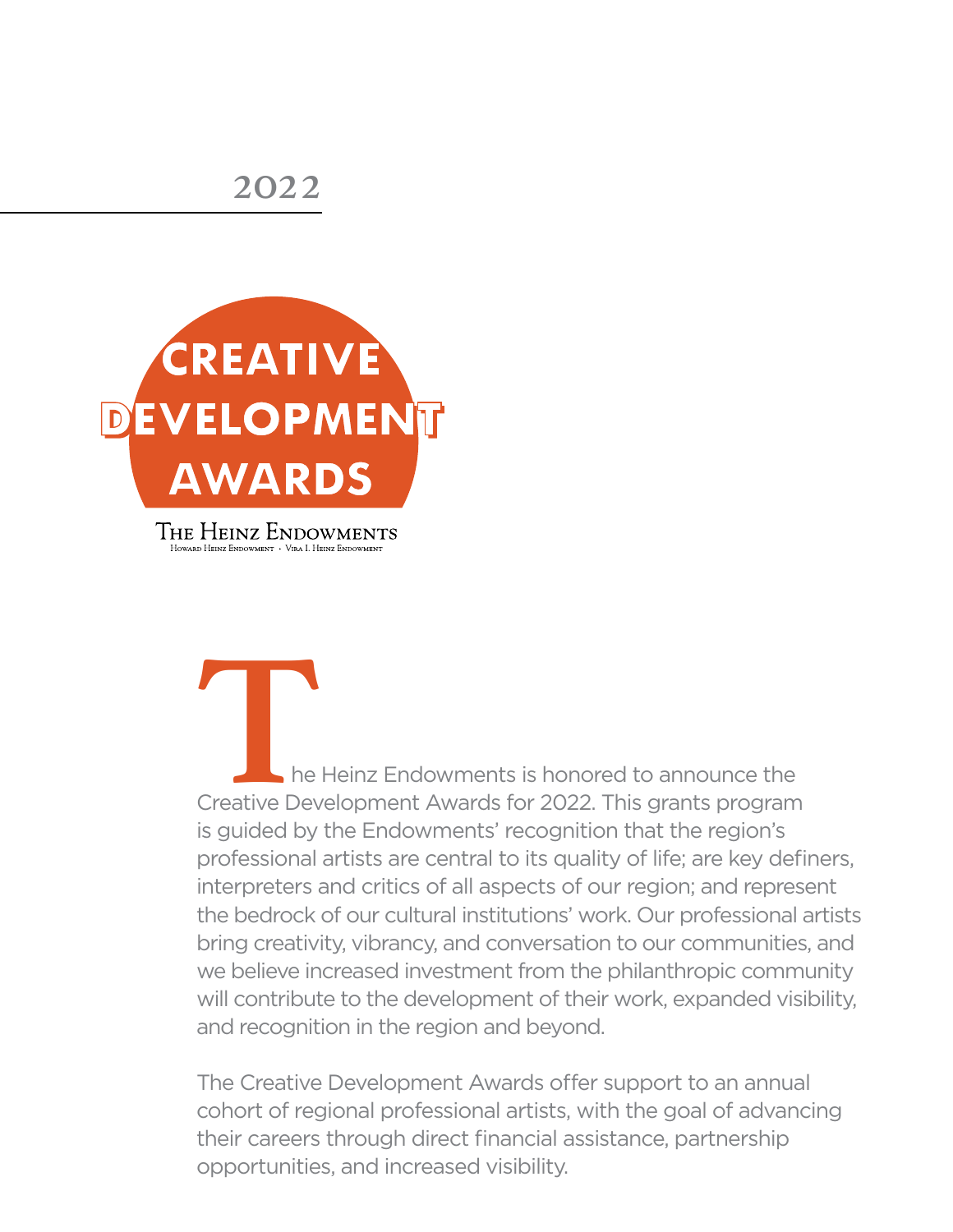

# 2 The **GOALS** of the Program

- To support the creative development of professional artists in the region.
- To create career advancement and recognition opportunities.
- To incentivize creative partnerships among artists and local cultural organizations.
- To increase the visibility of independent working artists in the region's cultural life.

*The Creative Development Awards* is composed of:

**Creative Development Grants:** Professional artists in any discipline/media and at any career stage may apply directly for grants up to \$20,000 to further artistic and career goals.

**Residencies at Arts Organizations:** Arts organizations may apply for grants up to \$35,000 to host a residency with local, national or international artists or arts administrators. Artists working in all media are welcome. We expect to award a maximum of three residencies in 2022.

The Heinz Endowments will also promote grantees through media outlets and special events to heighten community awareness of the importance and achievements of artists in the region.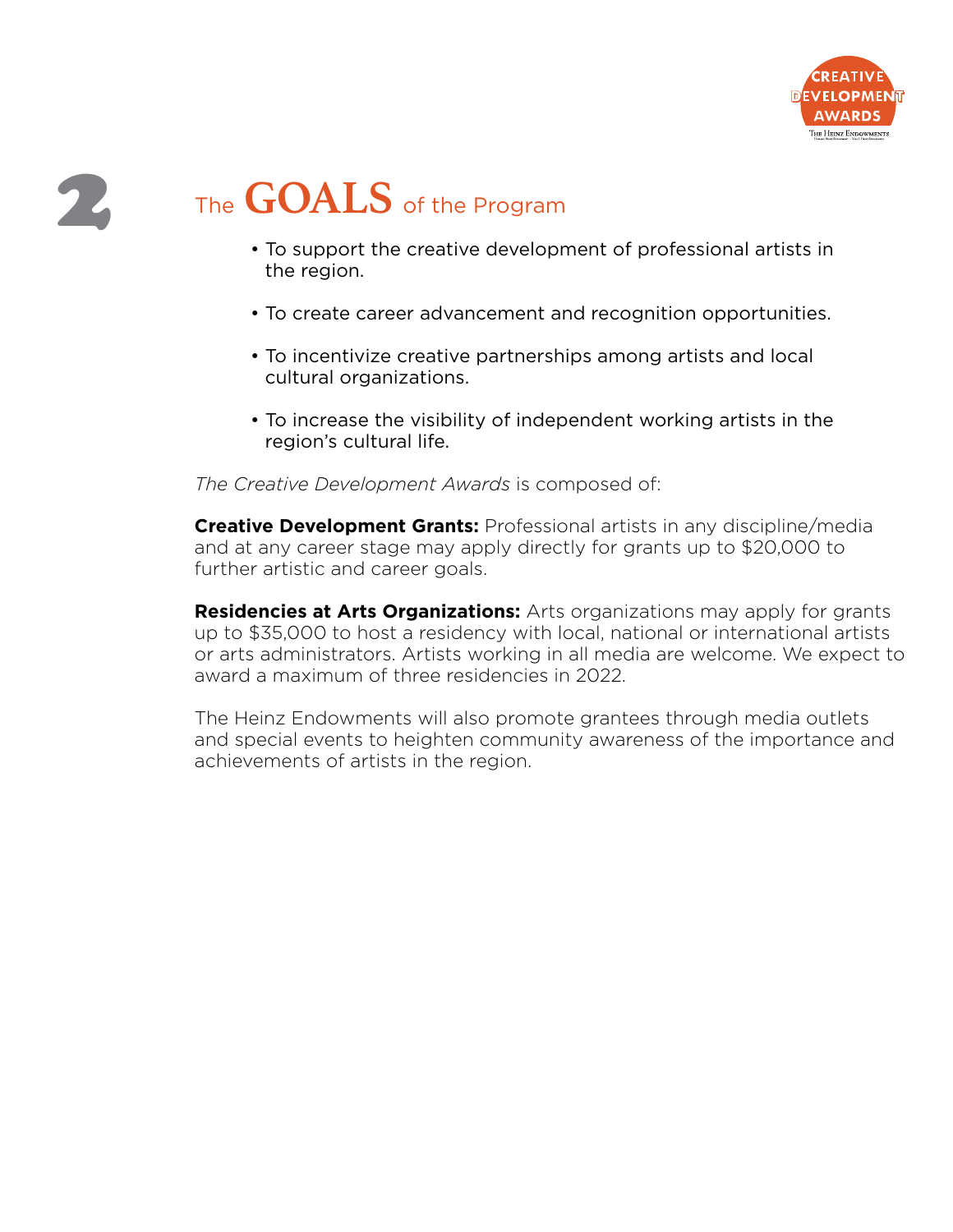

# **APPLY** Online using SlideRoom

These guidelines define program eligibility and provide instructions for submitting applications to the 2022 Creative Development Grants and grants for Residencies at Arts Organizations. All applications and support materials must be submitted online via the program's SlideRoom page at: <https://heinz-cda.slideroom.com/#/permalink/program/66900/oQrwk16CLQ>

To begin, you will need to create a SlideRoom account using the steps outlined at the above link. Once you have an account, you may start and complete your submission in the same session or save your work and finish later.

**All applications must be submitted by 11:59 p.m. on Wednesday, August 17, 2022.** All applicants will be notified of results by the end of November 2022. Projects may begin when the required grant documents are returned. Grantees will be required to submit a final report at the conclusion of their project.

# Definition of **TERMS**

**ARTS ORGANIZATION:** An arts organization is defined as an IRS-registered, 501(c)(3) nonprofit corporation with a mission to produce or present work in dance, film/video, digital applications, literature, music, theater, traditional/ folk arts, visual arts or interdisciplinary work. Eligible organizations may have a budget of any size and must demonstrate the capacity to implement proposed activities. University arts departments, history museums or other nonprofit cultural entities are also eligible if a strong track record and/or effective support systems for working with creative artists can be demonstrated.

**PITTSBURGH REGION:** Artists and arts organizations located in the following counties are eligible to apply for funding: Allegheny, Armstrong, Beaver, Butler, Fayette, Greene, Indiana, Lawrence, Mercer, Somerset, Venango, Washington and Westmoreland.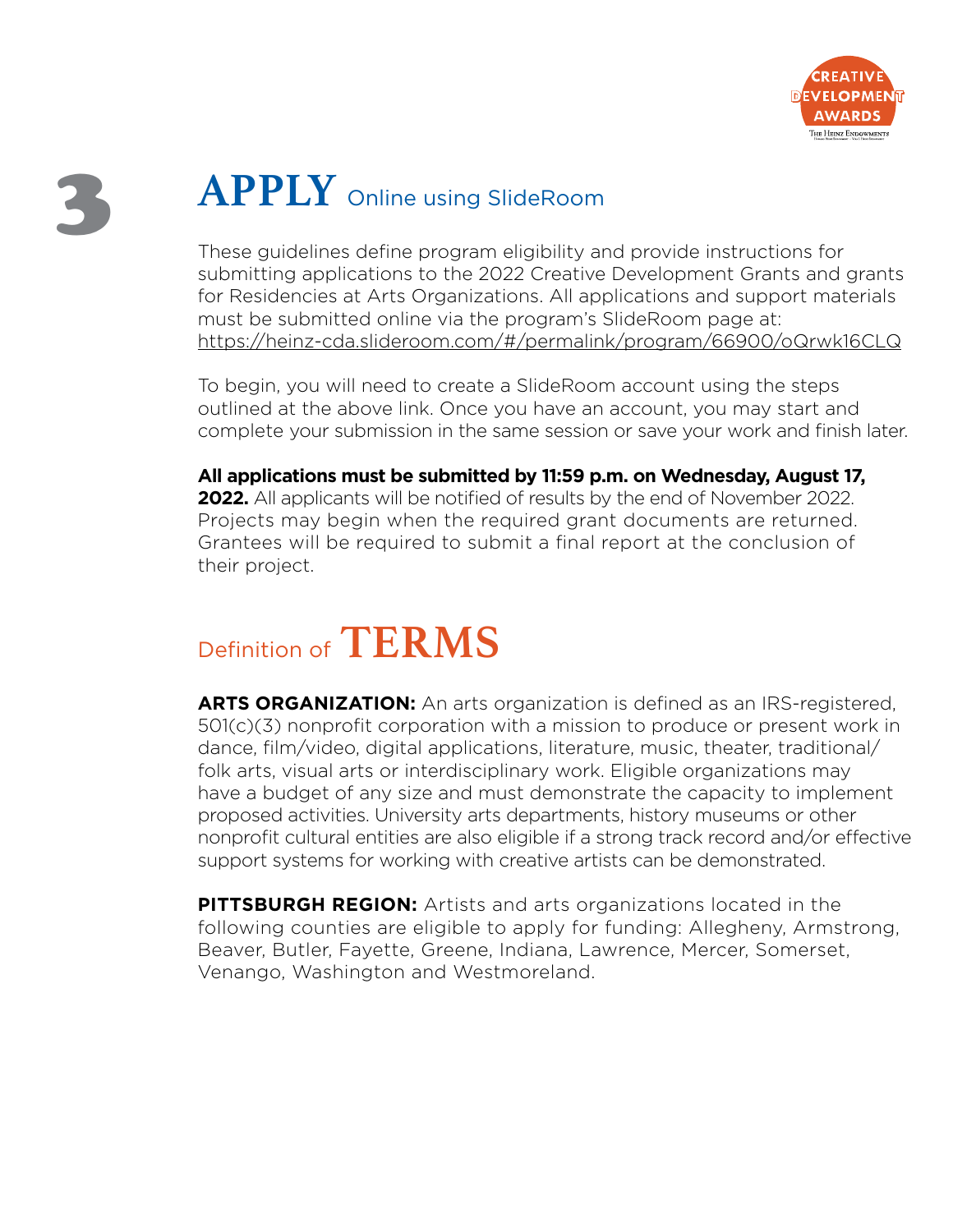

### 4 **Definition of Terms (Continued)**

**PROFESSIONAL ARTIST:** A professional artist is defined as an individual who has devoted significant time and training to build a career creating or interpreting works of art. For example, our definition includes playwrights and choreographers, as well as those who bring works of art to life for audiences, such as stage directors, actors, dancers or designers. Professional artists may be emerging, mid-career or established. In assessing an artist's qualifications, we will take the following into consideration as appropriate to the art form and stage of career:

- Quality of creative work.
- Evidence of formal or informal training.
- History of exhibitions/performances/screenings.
- Critical reviews or letters of recommendation from professionals in the field.

**RESIDENCY:** A residency is defined as an immersive period during which an artist has access to the resources of a host arts organization for the expressed purpose of developing artistic work. The artist does not need to reside continuously in the region, but both the artist and organization must engage each other in an active exchange that adds value to both the artistic work and the host organization.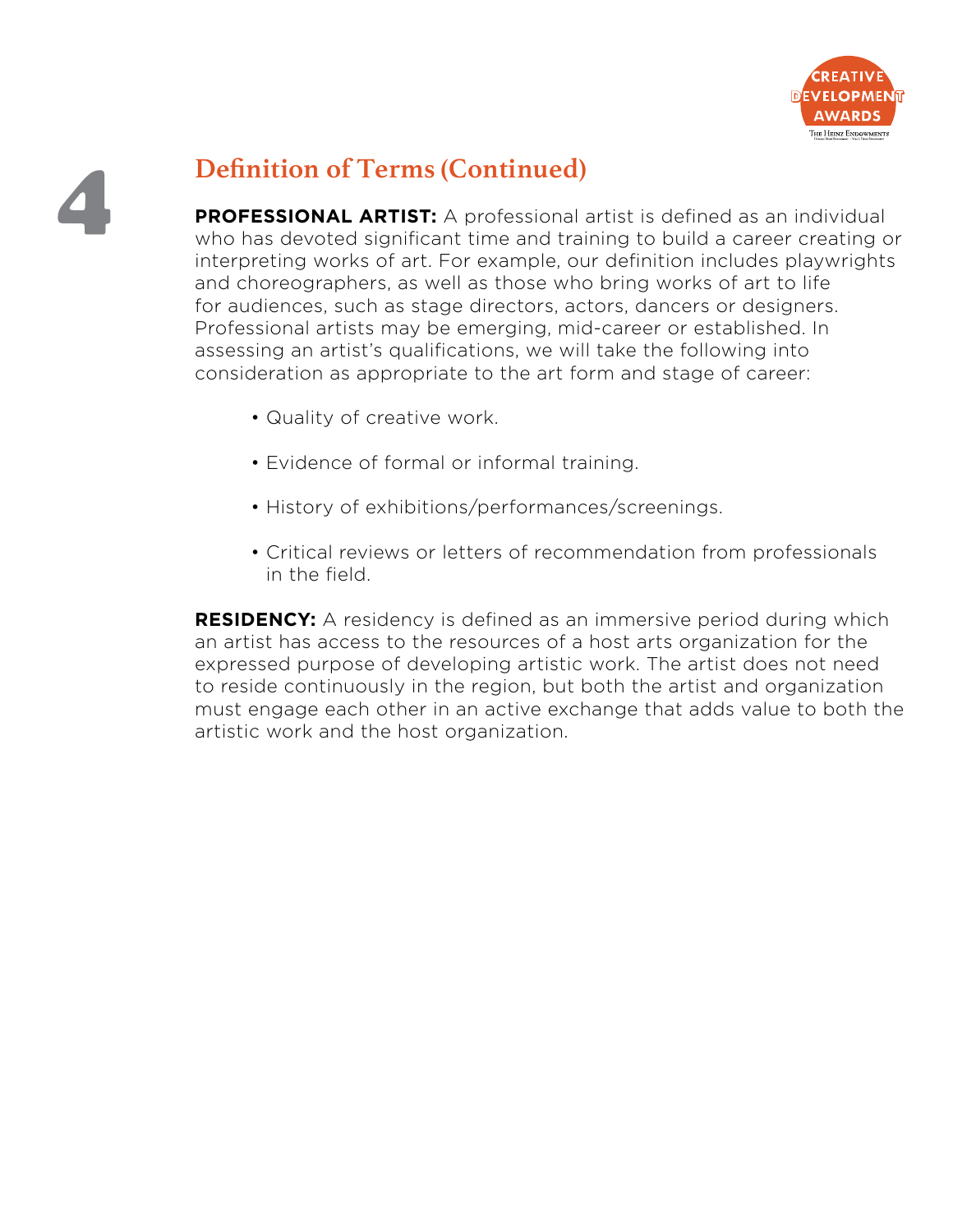

### 5 **CREATIVE DEVELOPMENT GRANTS**

#### **GENERAL GUIDELINES AND REVIEW PROCESS**

Professional artists in any discipline/media—such as performance, craft or visual art—and at any career stage may apply directly for grants up to \$20,000. Grants cover a one-year period. Applications will be reviewed and selection recommendations made to The Heinz Endowments by a peer panel comprised of local and national experts from a variety of artistic disciplines.

Competitive proposals will:

- Provide clear evidence of the range and quality of the artist's work.
- Articulate artistic and career development goals that would be achieved with grant support.
- Demonstrate the proposed activities' potential to advance the applicant's artistic growth and career.
- Present a focused action plan.
- Appear feasible and appropriate as evidenced by the scope, timeline, budget and artist statement.

Public presentation of a completed artwork is not required; however, grant funds must advance the applicant's artistic growth and career in demonstrable ways.

#### **ELIGIBILITY**

Eligible applicants must be:

- Professional artists with a significant body of original works of art, at least 21 years of age or older and a resident of an eligible southwestern Pennsylvania county.
- Please note that full-time students or recipients of an Investing in Professional Artists (the former Endowments and The Pittsburgh Foundation joint program that preceded the Creative Development Awards) grant are not eligible to apply.

#### **PROPOSAL NARRATIVE**

1. **PROJECT SUMMARY (LIMIT APPROX. 50 WORDS):** Provide a one-paragraph summary of the proposal, including the amount of this request.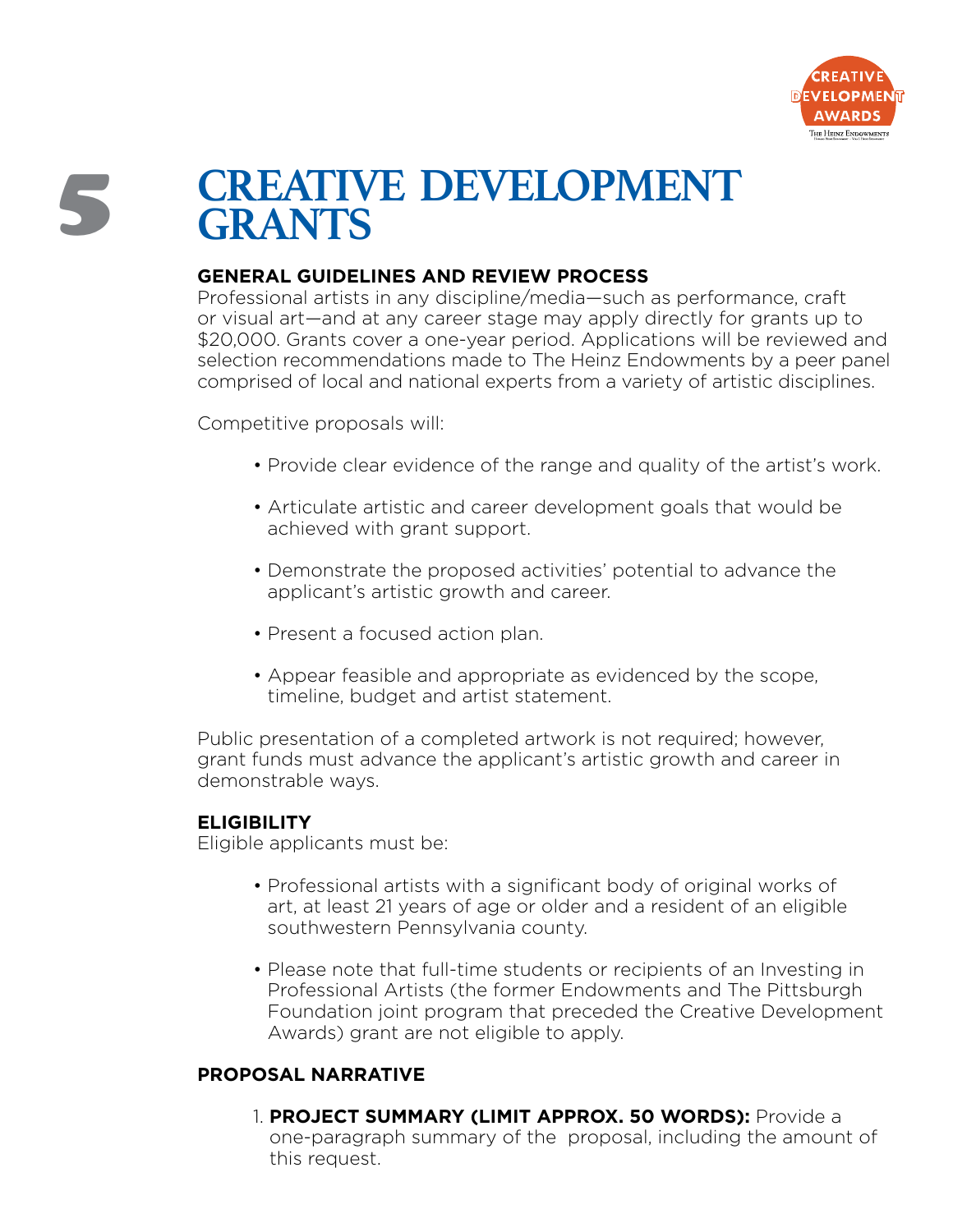

### 6 **Creative Development Grants (Continued)**

- 2. **ARTIST STATEMENT (LIMIT APPROX. 500 WORDS):** Discuss the philosophy/ approach that drives your creative work (for example, include information about your influences, processes, tools/medium choice, and artistic goals) and your career trajectory to this point. You may ground your statement by referencing specific artworks or bodies of work.
- 3. **PROJECT DESCRIPTION (LIMIT APPROX. 1 ,000 WORDS):** Provide a description of the specific activities you wish to accomplish during the grant period. Questions you may consider include: How will this opportunity contribute to your artistic development? What career advancement goals do you hope to achieve with the support of this grant? Why are these goals important at this point in your artistic career? Provide an estimated time frame for proposed activities.

**MEDIA UPLOADS** Each applicant is allowed a total of five media uploads: Use one of your five media uploads for your budget, and one to submit your background materials. The remaining three uploads are available to you to submit high-resolution samples of your work.

1. **DETAILED BUDGET (PDF):** Provide a balanced budget that itemizes revenues, including the requested amount of this grant, and expenses related to the activities you hope to accomplish. Please note that, while grants from this program may not exceed \$20,000, requests for amounts less than \$20,000 are not necessarily more likely to be funded. Your budget should project realistic, wellresearched expenses. Where appropriate, show calculations that make clear how you arrived at expense estimates. Expenses may include funding for the applicant's creative time devoted to the project.

 If the activities to be supported with this grant are part of a larger project, or if your project requires more than \$20,000 in funding, include a budget for the complete project with expenses and sources of revenue, indicating which additional grant sources are pending and which are confirmed. Contingency funds for ancillary expenses (taxes, fees, budget overruns and other items not directly related to the creation of your work) should be no greater than 10% of the total project budget.

 Funds awarded to you through this grants program are not excludable from gross income and must be reported to the IRS. Please consult a tax professional to review the impact of this grant on your personal tax liability. Grantees will be required to submit an IRS Form W9 as an individual and a signed grant agreement.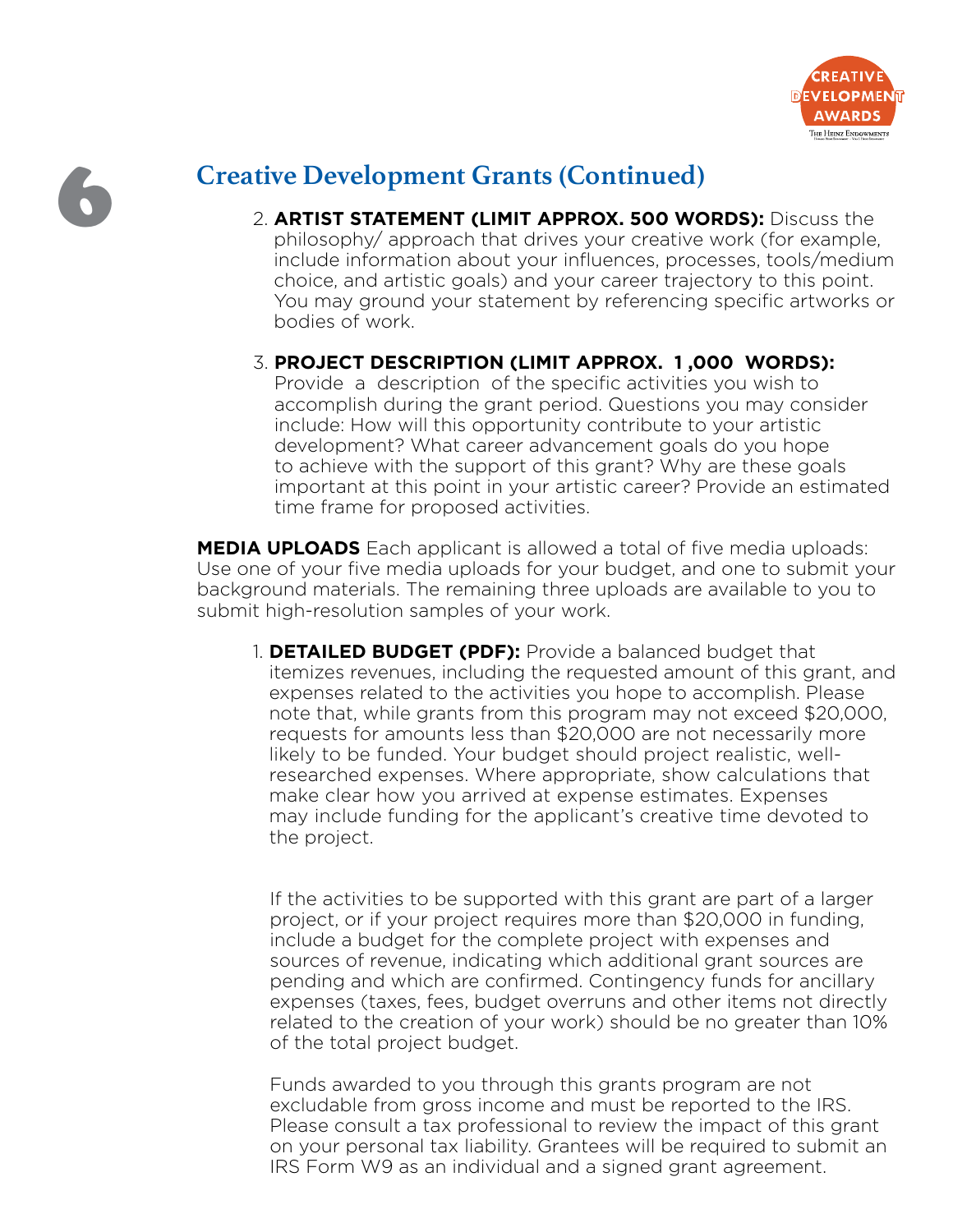

### **Creative Development Grants (Continued)**

2. **SAMPLE WORK (PDF, VIDEO, IMAGES, MP3):** Sample works receive considerable weight in the review process and, consequently, they should be of the highest quality possible and present your strongest artistic achievements to date. Panelists will review a maximum of 10 pages of written work or 15 images or a five-minute video or audio selection. To present multiple images, save them as a multi-page PDF and upload as a PDF document or upload a PDF image list with a link to an online gallery (personal website, Flickr, Tumblr, or other digital portfolio site).

Multi-disciplinary artists may submit more than one type of media, but the overall amount of work submitted should roughly equal the single media work sample sizes described above. Be sure to label all work samples properly (title of work, medium, date created, size/length). If work is the product of a collaboration, include a description of your role in the work's creation. You may provide links to works available online (e.g., YouTube, Vimeo, SoundCloud) but should include instructions on where the video or audio files are to be cued to start the selection to be reviewed by panelists. Material must be accessible without a password in order for it to be viewed within the SlideRoom platform. If you require password protection, please submit a link and the password in a PDF document.

Work samples over the limits described above will be viewed at panelists' discretion. Please indicate which samples are your primary work samples for review.

3 **BACKGROUND MATERIALS (PDF):** This section MUST INCLUDE a résumé or curriculum vitae highlighting artistic training, performance/exhibition histories and other items that represent your creative output. Background materials may also be included that provide an understanding of your complete body of work, such as reviews and letters of support. Background materials must be uploaded in the Media Section as one PDF document with a maximum of 10 pages.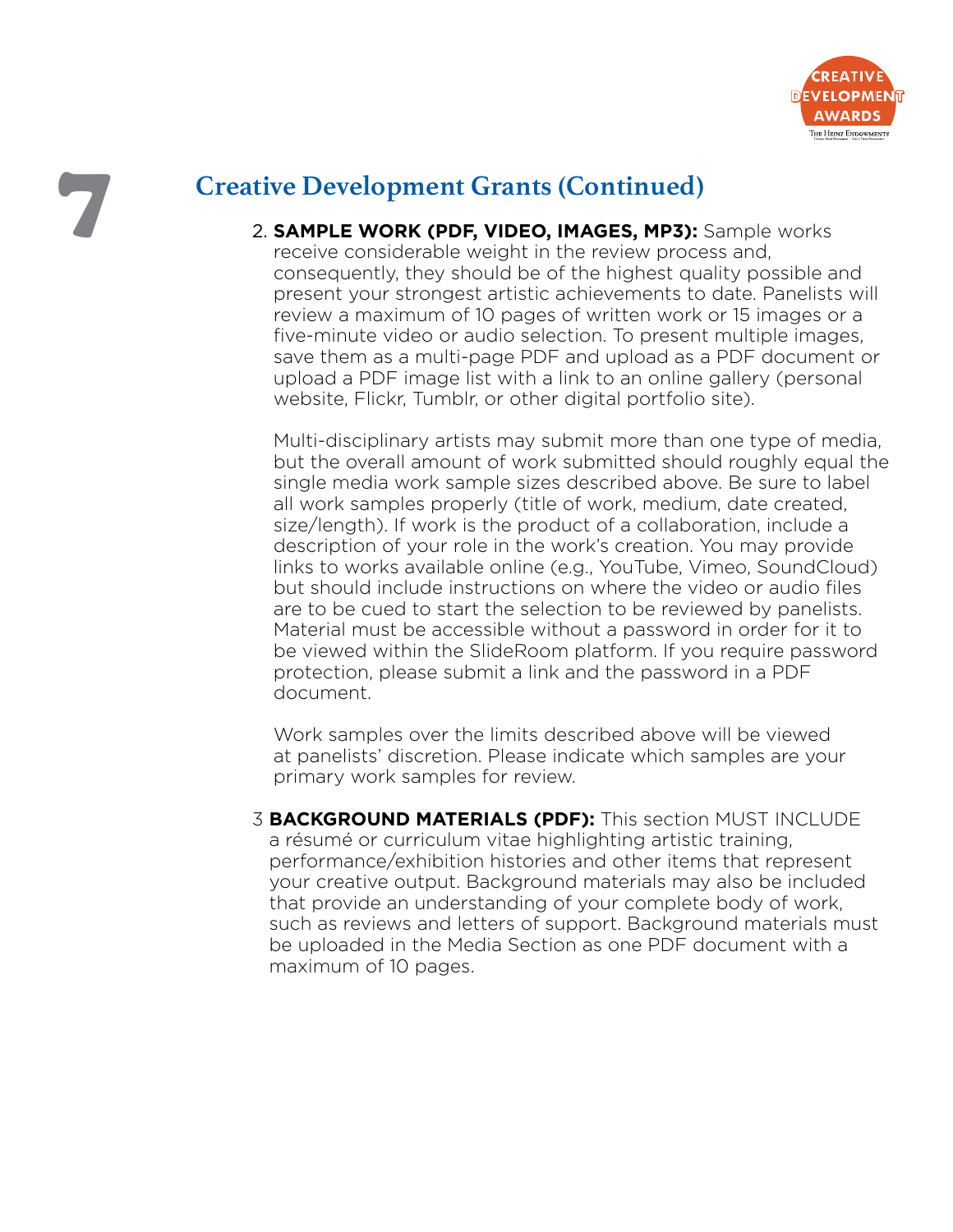

# 8 **RESIDIENCIES** at Arts Organizations

Arts organizations may apply for grants up to \$35,000 to host a residency with local, national or international artists. Residencies should last a minimum of six months to a maximum of eighteen months. Applications will be reviewed and selection recommendations made to The Heinz Endowments by a peer panel comprised of local and national experts from a variety of artistic disciplines. We expect to award a maximum of three residencies for the 2022 grant cycle.

Artist residency proposals will be judged according to the following criteria:

- Artistic quality and range of work of both the lead artist and cultural organization.
- Originality, feasibility and artistic strength of the residency concept based on the artist's goals and the organization's capacity to manage the described residency activities.
- Residency's potential to benefit the artistic career of the lead artist and infuse new perspectives into the work of the host organization.
- Levels of creative support and collaboration between the artist and host organization as evidenced by the project description and plan.

Artists must work primarily as artists, not as teachers, art therapists or in some other capacity. While residency activities may lead to work that has a social or educational benefit, priority will be given to projects that grapple with artistic challenges and questions. Artist and host organization must work together in developing the goals of the proposed residency. Competitive proposals will evidence an authentic dialogue and clearly describe available resources and the roles of both parties.

*At least two-thirds of grant funds must be allocated to artistic costs.* Each lead artist and organization must negotiate and agree upon the two-thirds/ one-third breakout. Examples of artistic costs that might be included are: the lead artist's fee; expenses incurred during creative or rehearsal periods; materials and equipment used in creation or presentation of the work; fees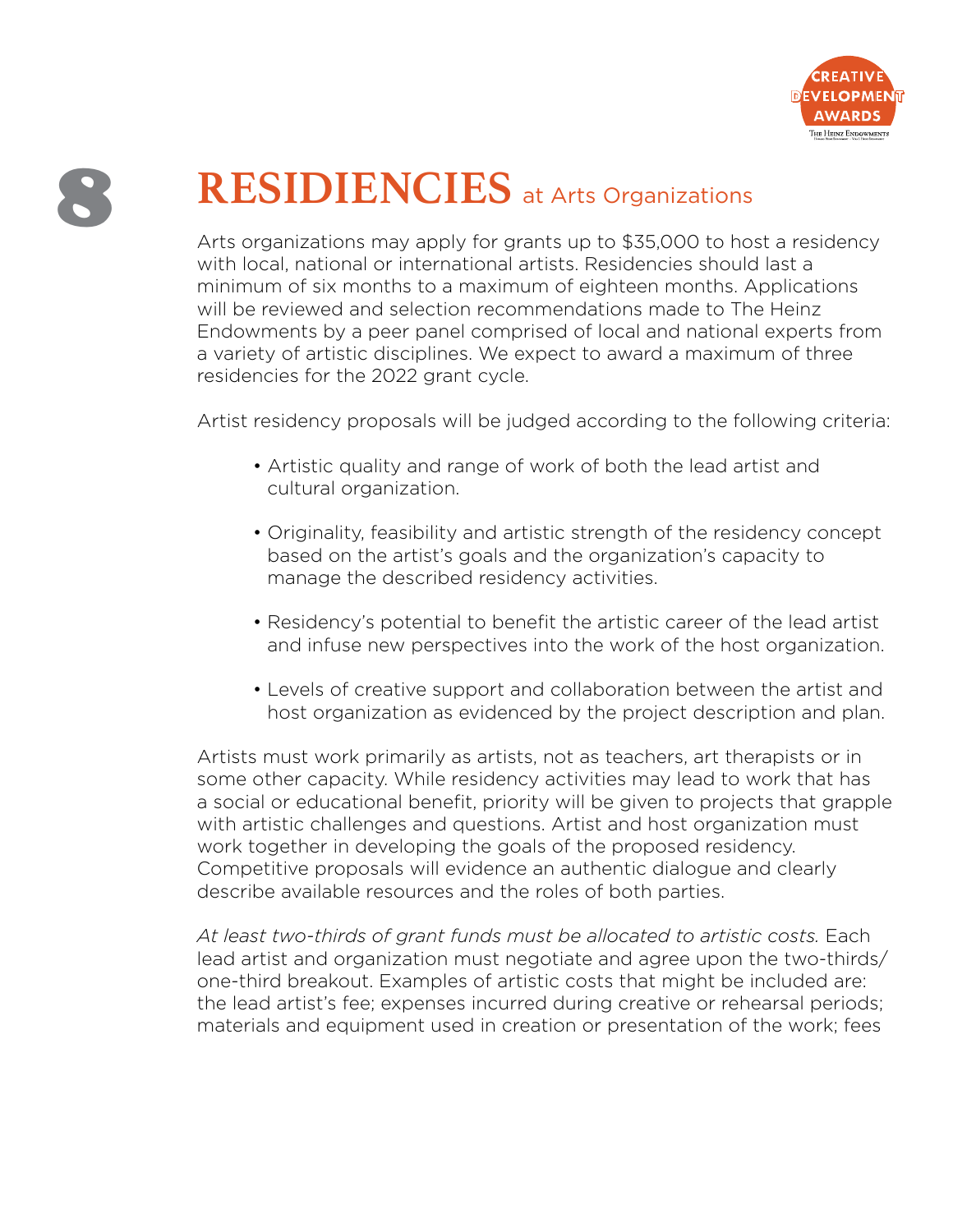

for collaborating artists, designers, or technicians; costumes, and/or sets.

# 9

### **Residencies at Arts Organizations (Continued)**

### **ELIGIBILITY**

- Any arts organization located in an eligible southwestern Pennsylvania county may apply; see definition of terms.
- Organizations that have received an Investing in Professional Artists (the former Endowments and The Pittsburgh Foundation joint program that preceded the Creative Development Awards) grant in the past 12 months are not eligible to apply.

#### **PROPOSAL NARRATIVE**

- 1. **PROJECT SUMMARY (LIMIT APPROX. 50 WORDS):** Provide a one-paragraph summary of the proposal including the amount of this request.
- 2. **ARTISTIC STATEMENT (LIMIT APPROX. 500 WORDS):** Provide a statement that describes the vision and artistic goals for the residency. Questions/elements your artistic statement should consider include: Where does this residency fit within the artist's and organization's artistic histories/interests? Describe meaningful past experiences with collaboration, the proposed discipline, subject matter or process of inquiry to be undertaken during the residency. Does the residency provide the opportunity to chart new creative directions? Describe the organization's mission, its artistic accomplishments and resources to be devoted to the residency. How will the residency further the organization's artistic mission, infuse it with new perspectives or provide the community with broader exposure to the creative process? Why is the proposed artist appropriate to the achievement of these goals?

### 3. **PROJECT DESCRIPTION (LIMIT APPROX. 1 ,000 WORDS):**

Provide a description of the core activities of the residency. How will organizational resources support the work of the artist? Provide information describing the key artistic and administrative staff members who will lead and implement residency activities. Are there agreed-upon deliverables? Present a schedule for the core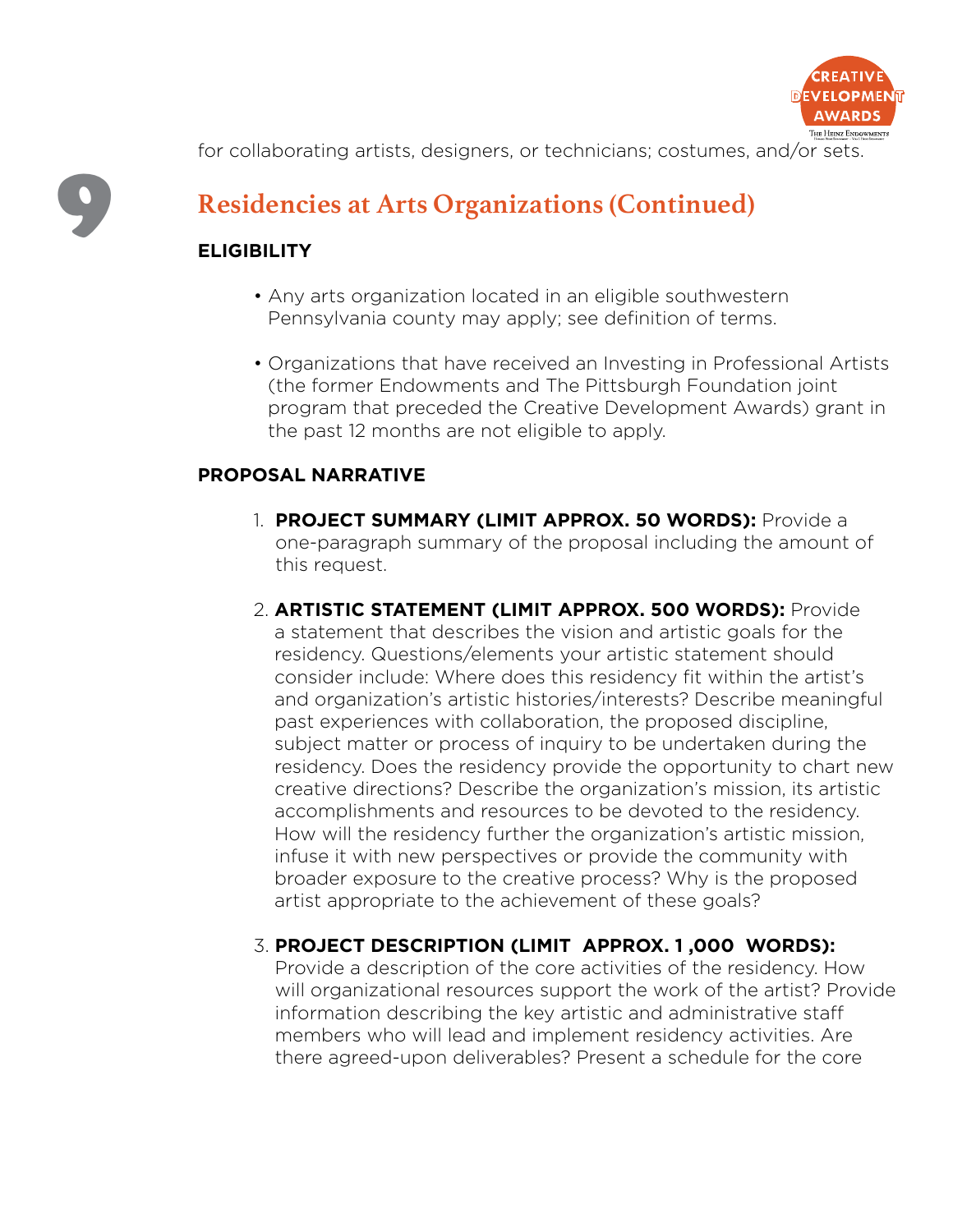

activities of the residency. When will important events take place?

#### 10 **Residencies at Arts Organizations (Continued)**

#### **MEDIA UPLOADS**

Each applicant is allowed a total of five media uploads: Use one media upload to submit your budget and one to submit background materials. The remaining three uploads are available to you to submit your work samples.

- 1. **DETAILED BUDGET (PDF):** All organizations must submit both project and operating budgets. Provide a balanced project budget that itemizes revenues (including the requested amount of this grant) and expenses related to residency activities described above. Where appropriate, show calculations that make clear how you arrived at the numbers you project. List any revenue sources in addition to this request, indicating which are pending and which are confirmed. Separate residency costs from other organizational expenses. List the estimated value and use of in-kind donations separately. Artistic costs must equal at least two-thirds of the residency budget.
- 2. **SAMPLE WORK (PDF, VIDEO, IMAGES, MP3):** Sample works receive considerable weight in the review process and, consequently, they should be of the highest quality possible and present your strongest artistic achievements to date. Panelists will review a maximum of 10 pages of written work or 15 images or a five-minute video or audio selection. To present multiple images, save them as a multi-page PDF and upload as a PDF document or upload a PDF image list with a link to an online gallery (personal website, Flickr, Tumblr, or digital portfolio site).

 Multi-disciplinary artists may submit more than one type of media, but the overall amount of work submitted should roughly equal the single media work sample sizes described above. Be sure to label all work samples properly (title of work, medium, date created, size/length). If work is the product of a collaboration, include a description of the lead artist's/organization's role in the work's creation. You may provide links to works available online (e.g., YouTube, Vimeo, SoundCloud) but should include instructions on where the video or audio files are to be cued to start the selection to be reviewed by panelists. The material must be accessible without a password in order for it to be viewed within the SlideRoom platform. If you require password protection, please submit a link and the password in a PDF document.

 Work samples over the limits described above will be viewed at panelists' discretion. Please indicate which samples are your